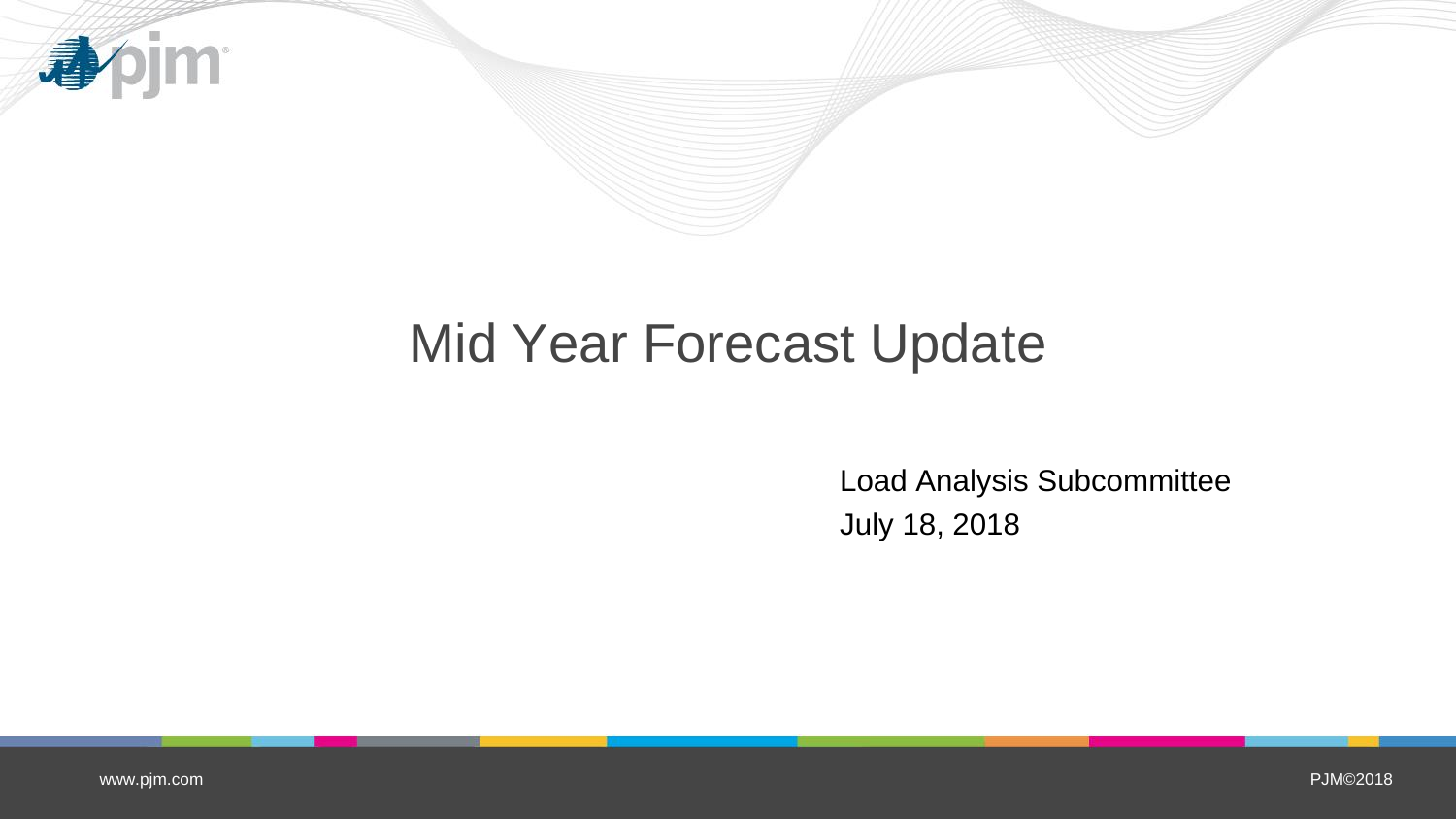

- PJM produces a mid-year forecast update to help keep stakeholders informed.
- The mid-year forecast is not used as an input in any market or RTEP processes.
- PJM only produces forecast results for three years out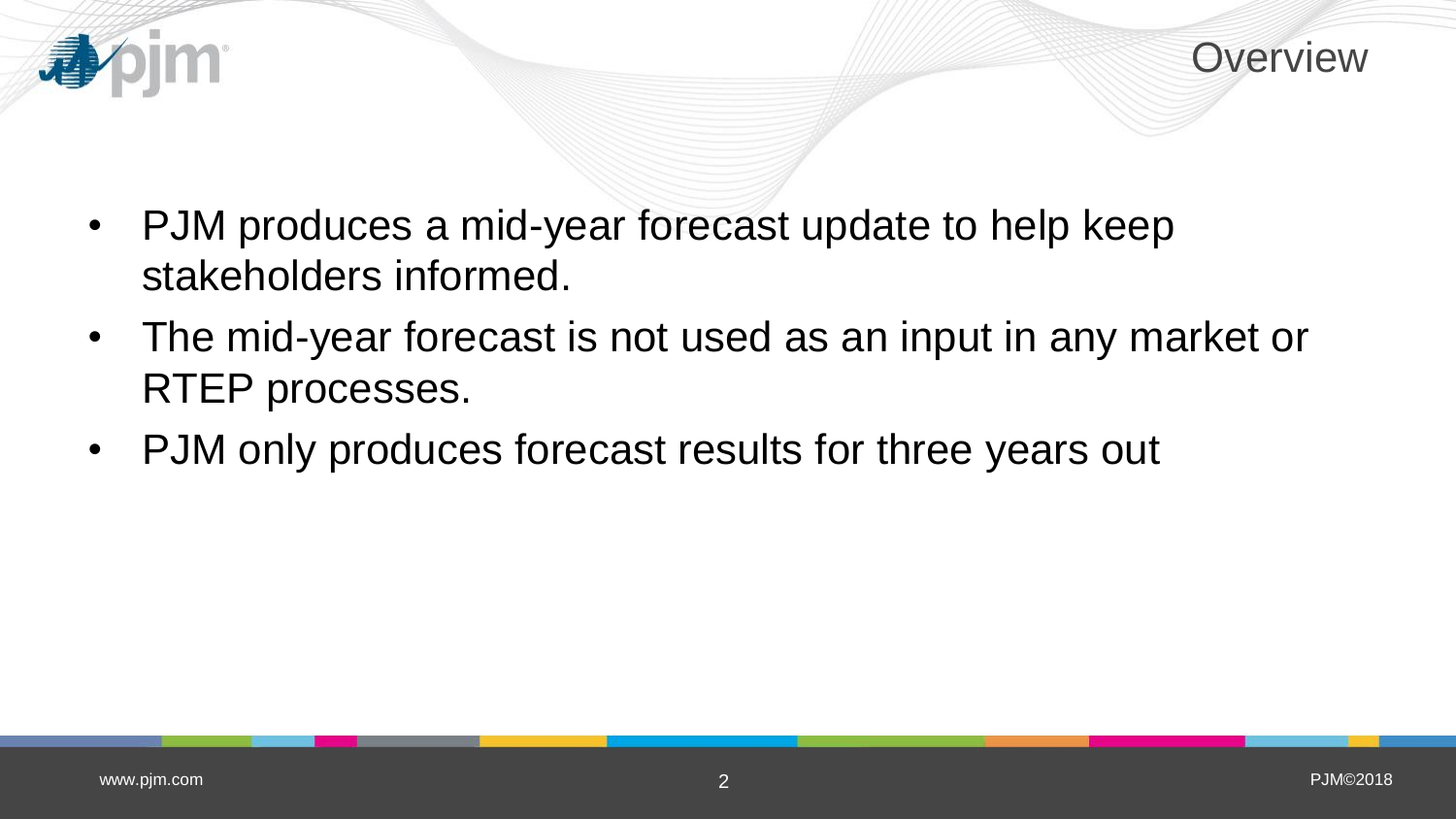

- Estimation Period: January 1998 through August 2017
- Weather Simulation: 1994 to 2016 (299 Scenarios)
- Economics: September 2017 vintage from Moody's Analytics
- Equipment Indices: Based on Itron's 2017 release (no CPP) - Benchmarked to EIA's 2009 Residential Energy Consumption Survey
- PJM Solar Addbacks & IHS Solar Forecast (zonal & peak allocation by PJM)
- Forecast Adjustments (APS & Dominion)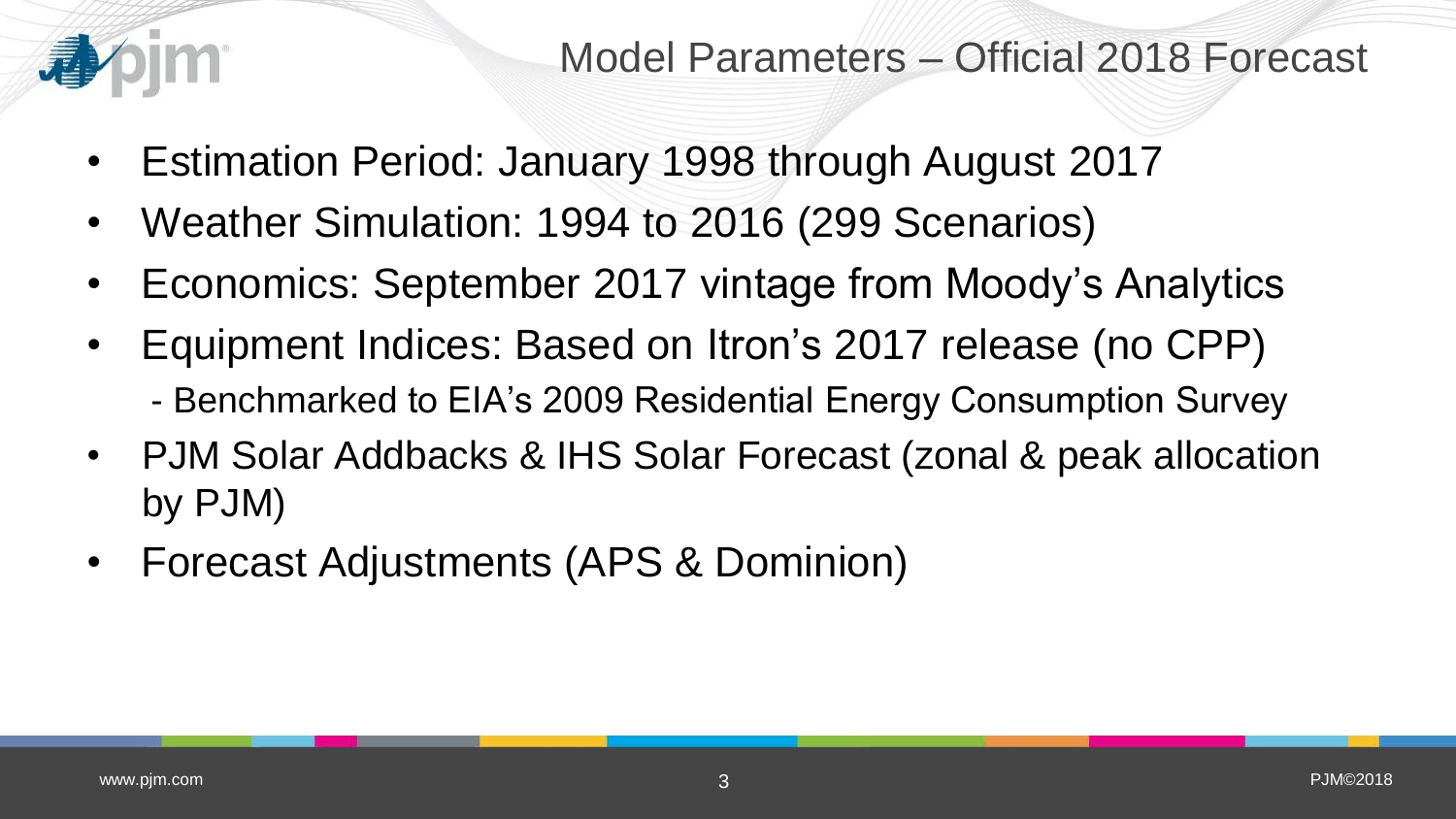

- Estimation Period: January 1998 through August 2017
- *Weather Simulation: 1993 to 2017 (325 Scenarios)*
- *Economics: May 2018 vintage from Moody's Analytics*
- Equipment Indices: Based on Itron's 2017 release (no CPP) - Benchmarked to EIA's 2009 Residential Energy Consumption Survey
- *AWS-T Solar Addbacks & IHS Solar Forecast (zonal & peak allocation by PJM)*
- Forecast Adjustments (APS & Dominion)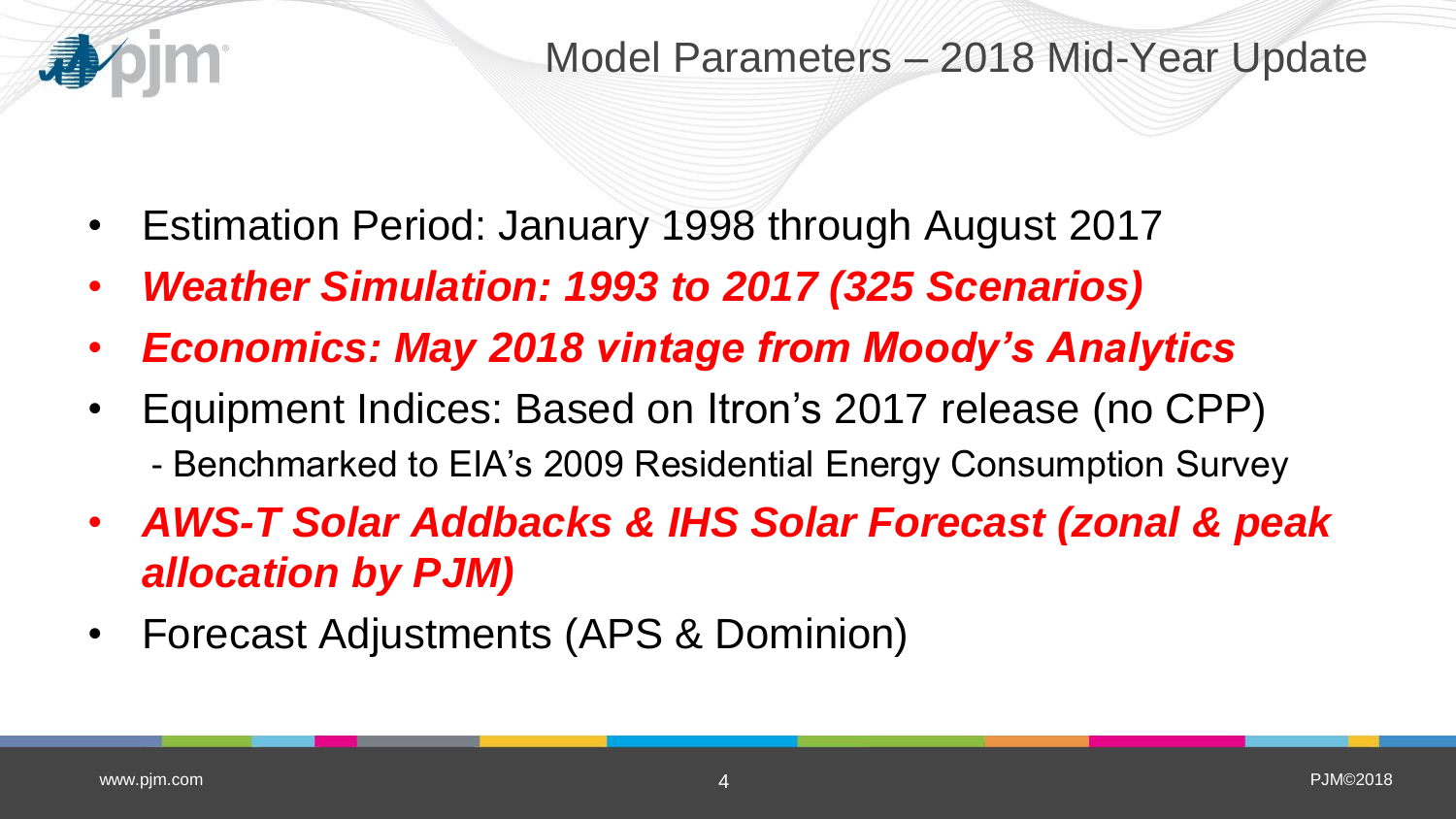

## Mid-Year Update Results

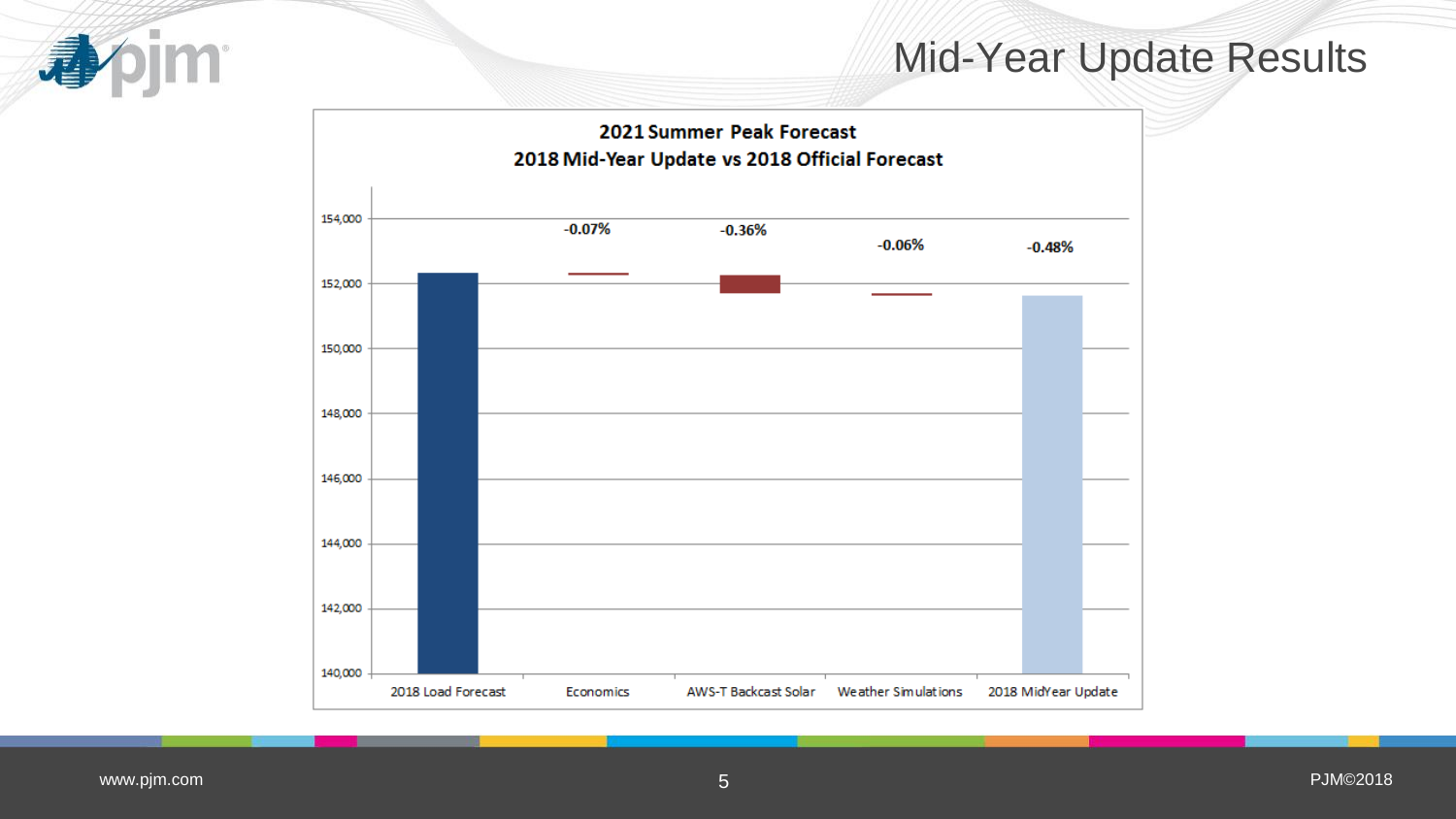

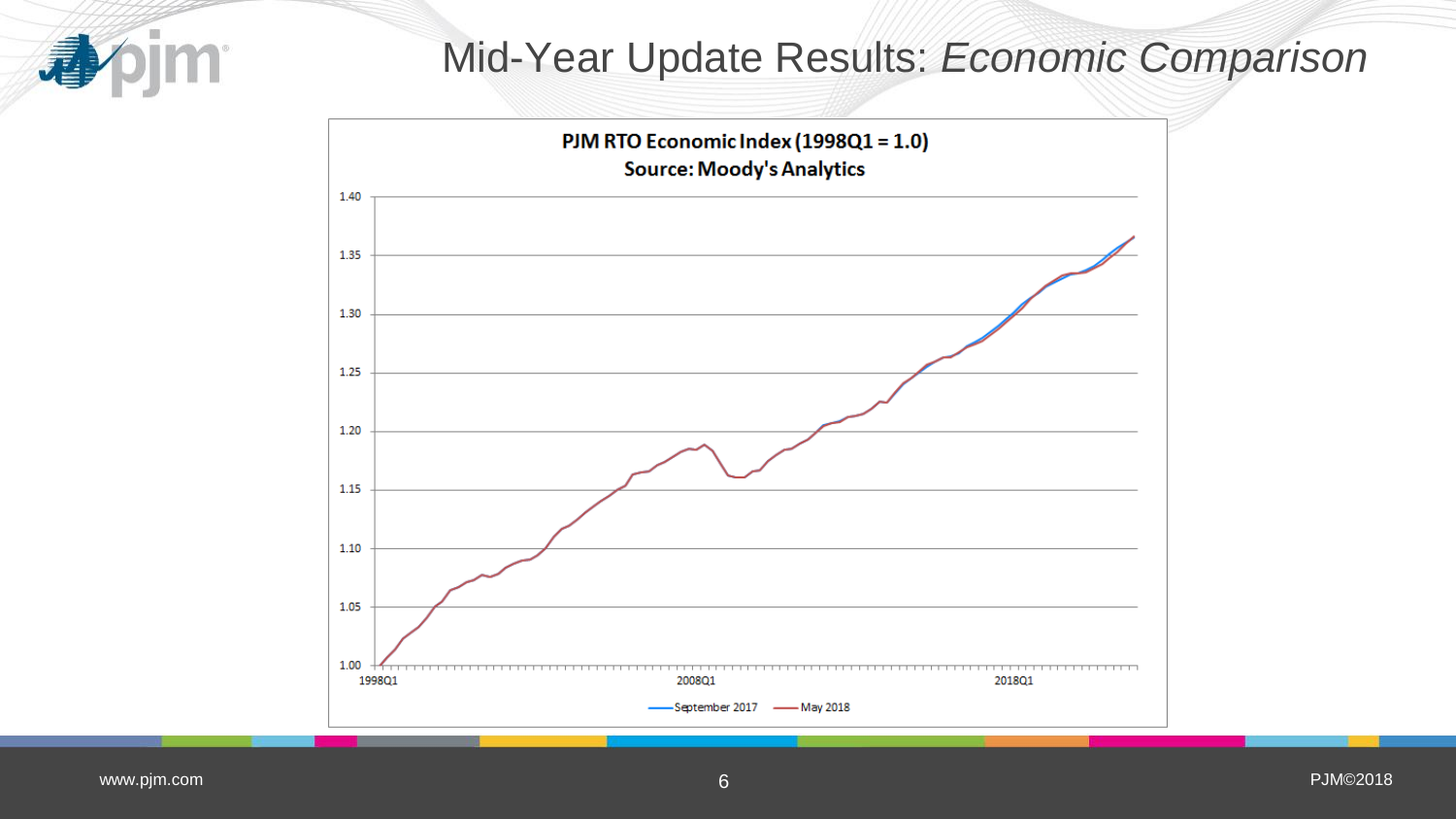